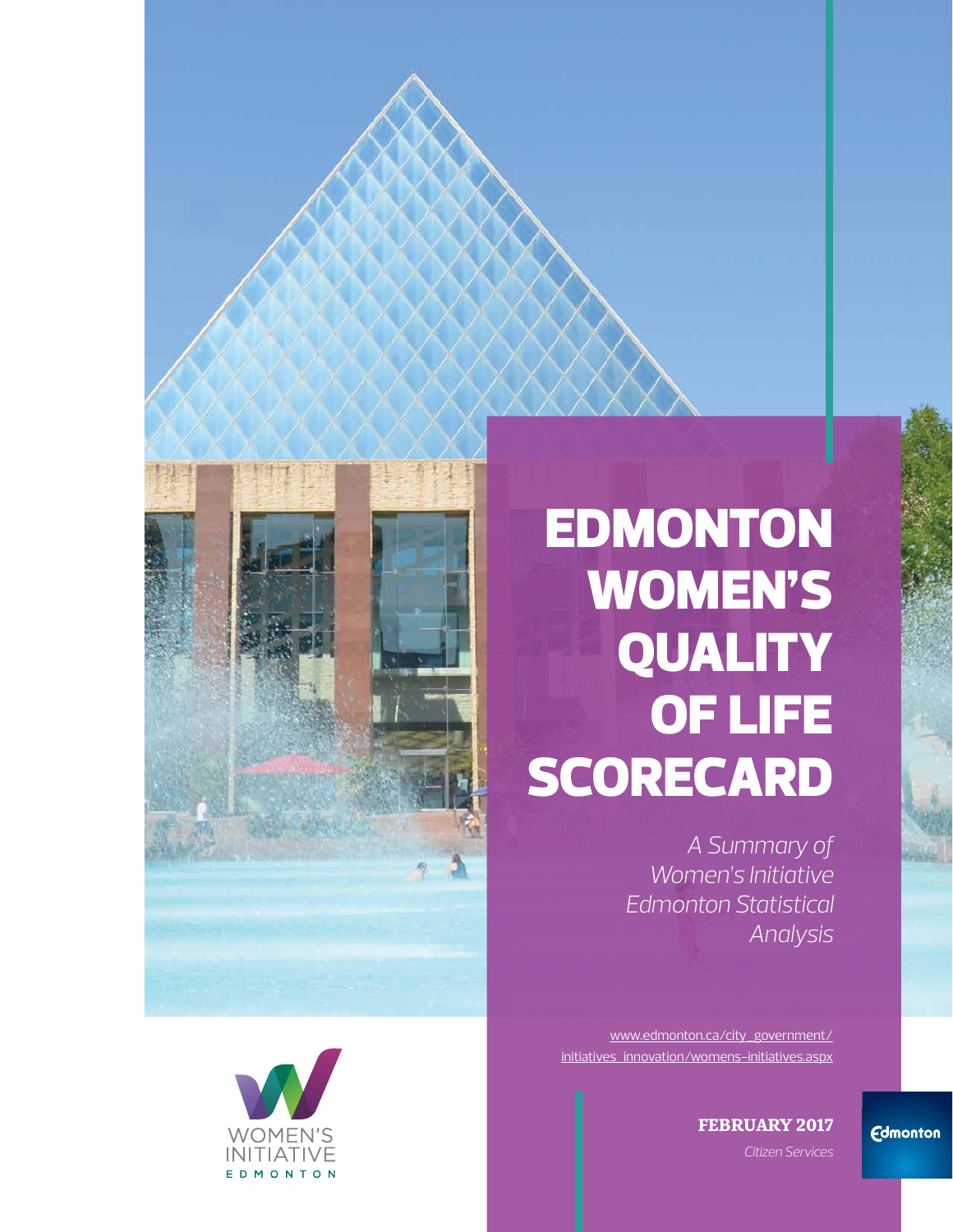## **Executive Summary**

#### **WOMEN** IN LEADERSHIP



#### **PREAMBLE**

Edmonton's Women's Initiative led by Councillor Bev Esslinger and Mayor Don Iveson was approved by City Council in March 2014. The initiative includes a variety of dynamic, action-focused projects to explore issues and opportunities that affect the quality of life for women in Edmonton, and for all citizens.

The Edmonton Women's Quality of Life Scorecard (EWQL) was developed to provide insight into the life and experiences of women in Edmonton and track overtime where change may be occurring. **It is an opportunity to have a "made in Edmonton" analysis of women and their of quality of life**. Through research, review of practices in other municipalities and demographic/psychographic profiles, issues and opportunities for women in Edmonton can be identified.

Following extensive research of best practices, five diverse indicators were selected for this scorecard. They are used in conjunction with

existing national and global gender gap rankings and reports.

The Edmonton Women's Quality of Life scorecard aims to evaluate the quality of life for women as related to five goals:

- **1. Finance and Economy:** Women have the opportunity to be active members of the workforce and employment of their choice.
- **2. Leadership, Political Empowerment and Participation:** Women are equitably represented in all levels of government and in key decision-making roles.
- **3. Education:** Women have access to education to achieve qualifications needed to ensure increased opportunities.
- **4. Health and Wellness:** Women have high levels of physical and mental health, happiness and wellness.
- **5. Safety:** Women feel and experience safe environments.

#### **THE ANALYSIS AND THE REPORT**

This summary and interpretation of findings contains the EWQL scorecard, a summary of results by year between 2011 and 2015, as available, and appendix tables with further details and methodologies.

Unless otherwise indicated, the Scorecard Results include a comparison to the Canadian women's averages (CWA) or Canadian census metropolitan areas (CMAs) women's results. These measurements are included as a benchmark of Edmonton's relative success in each goal; and where applicable, results from Edmonton men

are included for a second reference. The analysis excludes additional breakdown of demographics beyond gender.

The data, unless otherwise available from a reliable source, is based on Statistics Canada reports of Edmonton census metropolitan area (CMA), with repeatable measurement data.

Further information about research data and the benchmark sources is provided in appendices – "Sources and Methodology" in the online version.

[https://www.edmonton.ca/city\\_government/](https://www.edmonton.ca/city_government/initiatives_innovation/womens-initiatives.aspx) [initiatives\\_innovation/womens-initiatives.aspx](https://www.edmonton.ca/city_government/initiatives_innovation/womens-initiatives.aspx)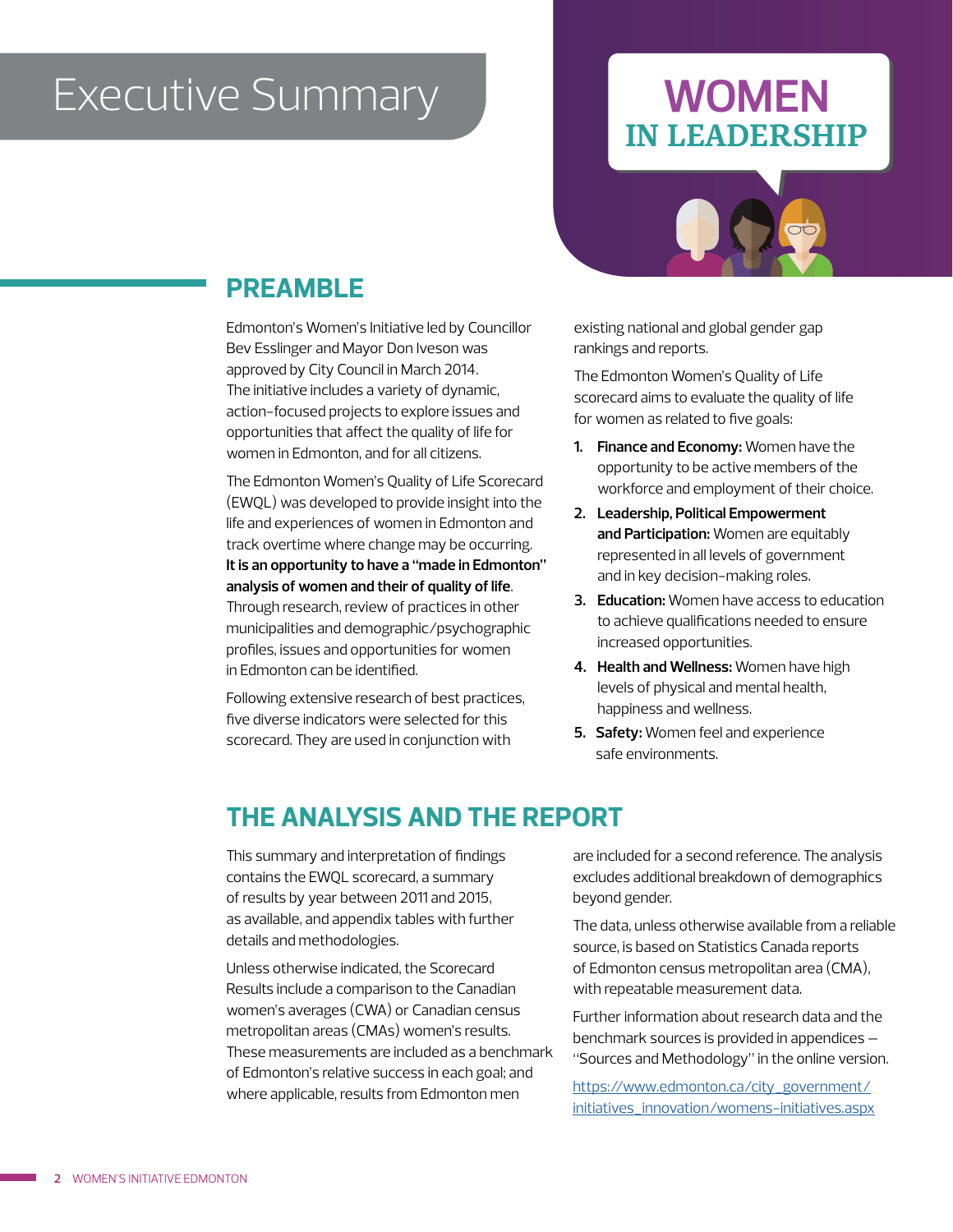The percentage of women in leadership roles by National Occupational Code category averages for Edmonton CMA in 2011.



#### **FINDINGS**

Overall, Edmonton women are above or on par with Canadian women in the three goals of **Finance and Economy, Education and Health**. The two goals for improvement are **Safety and Leadership, Political Empowerment and Participation**.

The specific measurement and subcategory areas where Edmonton women are behind national averages include:

**· Part-time employment rates** and participation in **apprenticeships and trades** (both 2% below CWA).

As related to political empowerment and participation:

- **·** Overall number of women in Edmonton who are **council candidates** and subsequently elected as **municipal officials** are underrepresented compared to other CMAs with variances of 5% and 18% respectively for councillors, and 16% for the elected mayors.
- **·** Although Edmonton women are well represented for both provincial and federal elections candidates, only elected

Edmonton women Members of the Legislative Assembly are higher than the CMA average with 37% representation compared to 33% provincially; while the **Member of Parliament representation** falls 15% below the national average (11% compared to 26%).

With respect to leadership:

**·** Edmontonian women are behind the CWA in **frontline supervisory** roles by 3% while management, senior management and legislators are marginally at or above representation rates from other areas of Canada.

Finally, under safety:

**·** Edmonton women's **homeless rates** fall below Alberta benchmark rates in each subcategory with respect to provisional or full-time shelter, or unsheltered homelessness. The total homeless rate as expressed per 100,000 population has increased since 2012 and is above the Alberta 7 Cities 2014 benchmark. See Part II results.

#### **CONCLUSION**

This initial scorecard is meant as a benchmark so that as new data is compiled, progress in Edmonton can be evaluated. This document has used sources that will allow future consistent analysis for data measurement.

The scorecard also provides an opportunity for Edmonton's women to have a "made in Edmonton" analysis of women and their state of quality of life. From the results, further research and initiatives

can be initiated as required. It is anticipated the research will also provide insights on how the Women's Initiative can use this scorecard as an evaluation component of program initiatives.

It is the intention that this scorecard will be reassessed as new data is released to measure Edmonton women's progress relative to Canadian benchmarks.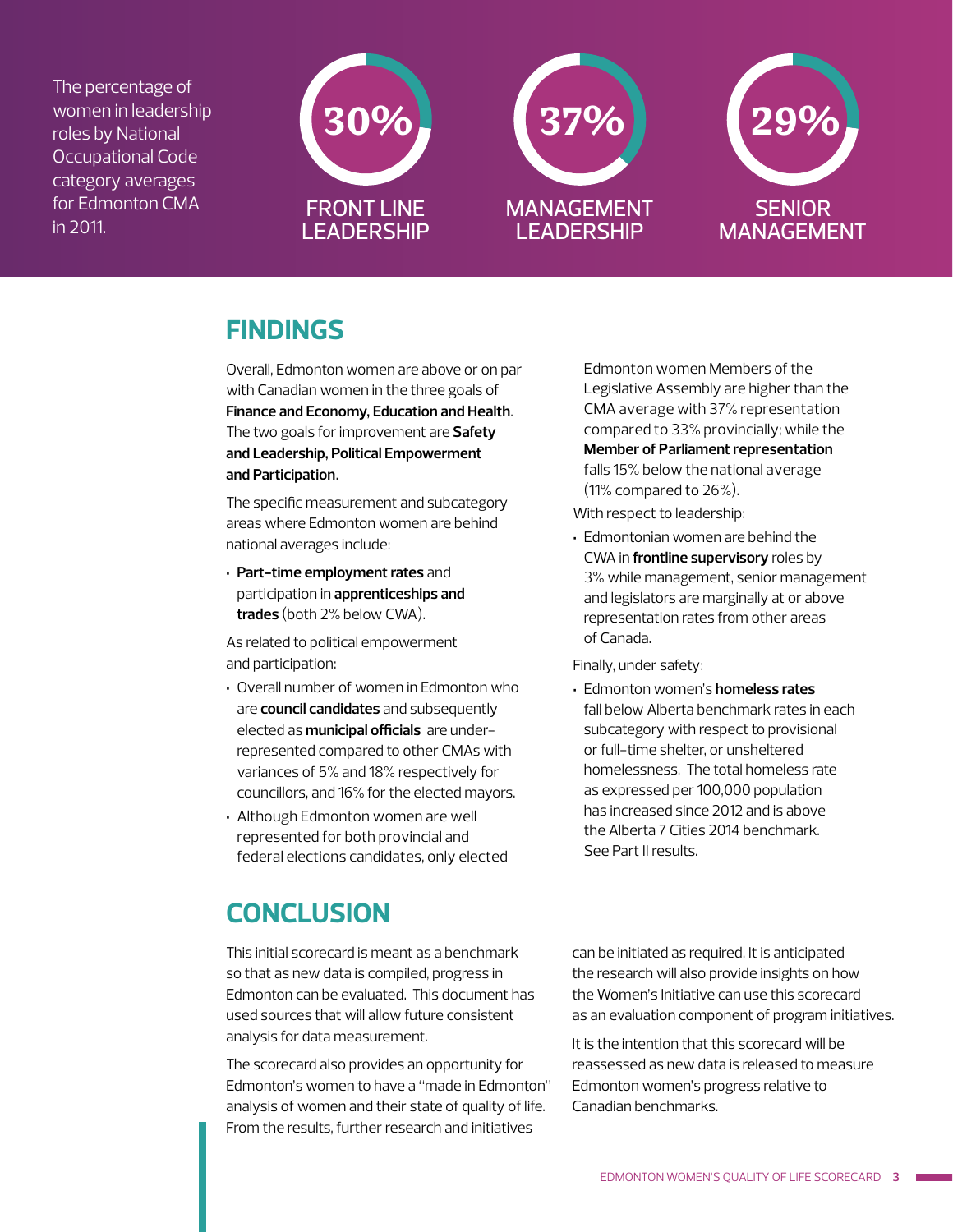### Edmonton Women's Scorecard Measures 2017

#### FINANCE & ECONOMY

Labour Force Participation



the labour force from the computation of the labour force from the entire women population

of women participating in the labour force from the entire women population Edmonton CMA.



LEADERSHIP

#### Political Representation

The percentage of women elected as Edmonton Councillors, provincial MLAs from Edmonton ridings and federal MPs from Edmonton ridings.

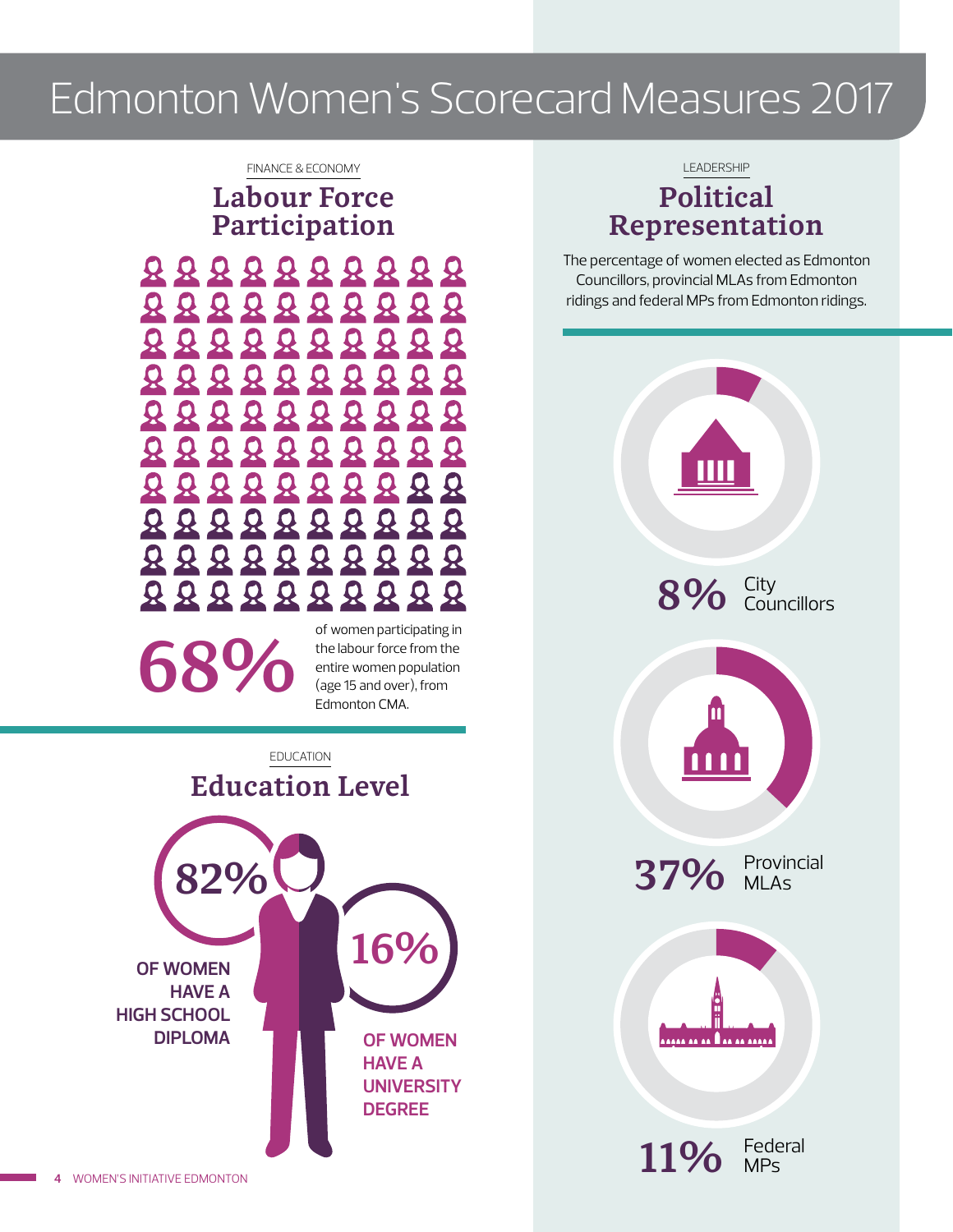

#### LEADERSHIP

#### Civic Engagement

The percentage of women on councilappointed civic agencies. This includes advisory boards, quasi-judicial boards, standing committees, decision-making boards, external boards, key boards and intergovernmental boards. 52%



#### HEALTH Life Expectancy

84.18

The average life years as expected at birth for women in Edmonton health continuum zone (includes surrounding areas included in CMA).

#### SAFETY Domestic Violence Occurences



# 8512

78.6% of the victims were female.

Rates are consistently higher in racialized and Indigenous women.

*-See Results Notes on page 8*

HEALTH Total Homeless Rate

The rate of homeless women per 100,000 population, by subcategories of not-accommodated, sheltered and provisionally accommodated for the City of Edmonton only, which is higher than the benchmark, is

74.62

On average, Indigenous populations are

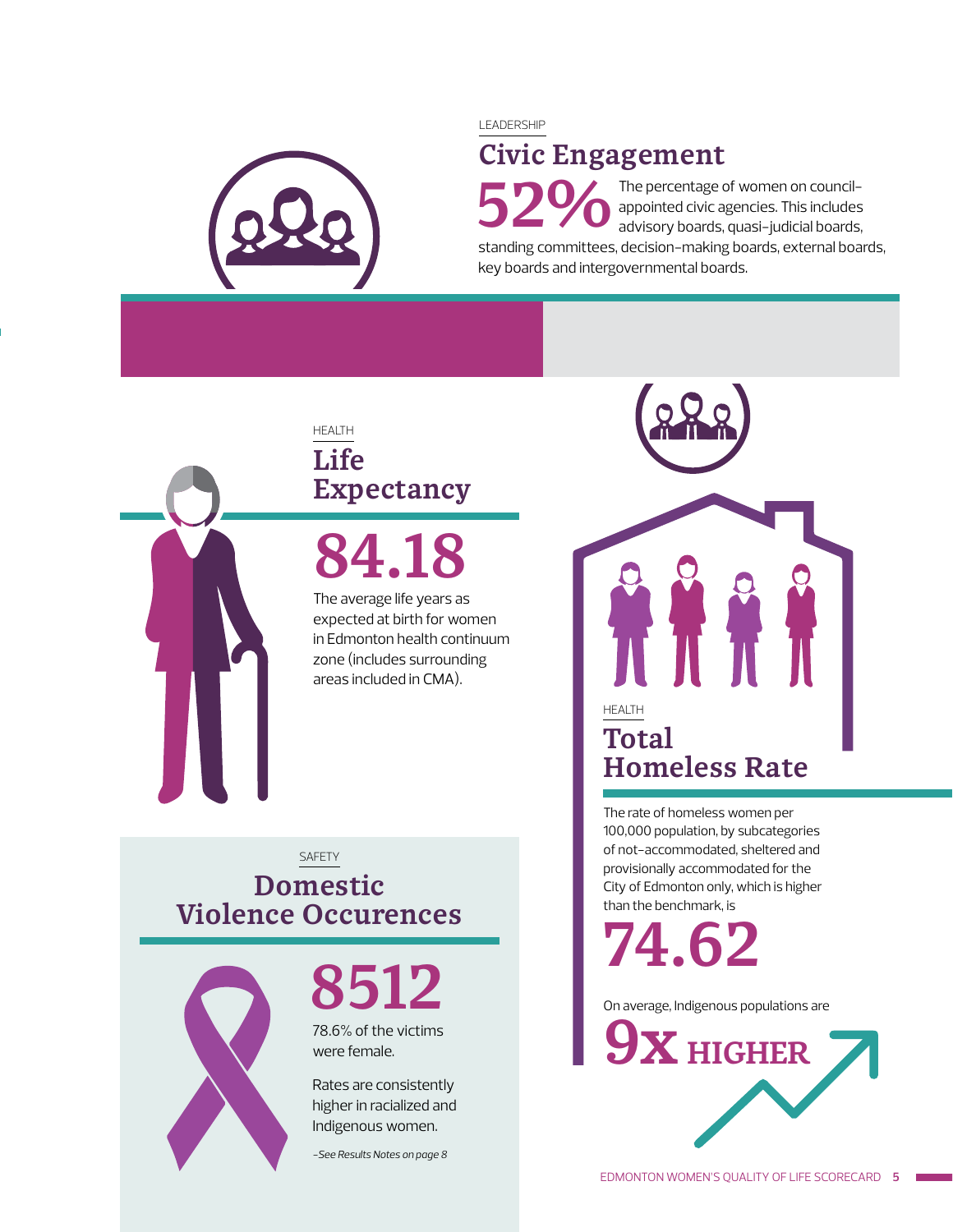# Part I: EWQL Scorecard Measures

| <b>OUTCOME</b>                                                                          | <b>MEASURE NAME</b>                                  | <b>MEASURE DESCRIPTION</b>                                                                                                                                                                                                                                                                                     |
|-----------------------------------------------------------------------------------------|------------------------------------------------------|----------------------------------------------------------------------------------------------------------------------------------------------------------------------------------------------------------------------------------------------------------------------------------------------------------------|
| Finance and Economy #1                                                                  |                                                      |                                                                                                                                                                                                                                                                                                                |
| Women have the<br>opportunity to be                                                     | Labour Force<br>Participation                        | The percentage of women participating in the labour force from the entire<br>women population (age 15 and over), from Edmonton CMA.                                                                                                                                                                            |
| active members of<br>the workforce and<br>employment of                                 | Employment<br>Rates                                  | The percentages of women labour force participants (age 15 and over) that are employed<br>with subcategories of full time and part-time employment for Edmonton CMA.                                                                                                                                           |
| their choice                                                                            | Low Income<br>Rates                                  | The percentages of all women that are below the low income measure after tax<br>for Edmonton CMA.                                                                                                                                                                                                              |
| Leadership, Political Empowerment and Participation #2                                  |                                                      |                                                                                                                                                                                                                                                                                                                |
|                                                                                         | Candidate<br>Representation                          | The percentages of women candidates for Mayor, City Councillors,<br>provincial MLA from Edmonton ridings, and federal MPs from Edmonton ridings.                                                                                                                                                               |
|                                                                                         | Political<br>Representation                          | The percentages of women elected as Mayor, City Councillors, provincial MLAs from<br>Edmonton ridings, and federal MPs from Edmonton ridings.                                                                                                                                                                  |
| <b>Women</b> are<br>equitably<br>represented<br>in all levels of                        | Civic Agency<br>Representation                       | The percentage of women on council-appointed civic agencies, both including and excluding<br>the Women's Advocacy Voice of Edmonton (WAVE). This includes advisory boards, quasi-judicial<br>boards, standing committees, decision-making boards, external boards, key boards<br>and intergovernmental boards. |
| government and<br>in key decision<br>making roles                                       | Frontline<br>Leadership                              | The percentage of women in frontline leadership positions by National Occupational Code<br>category averages (occupations that include "supervisor") for Edmonton CMA.                                                                                                                                         |
|                                                                                         | Management<br>Leadership                             | The percentage of women in management positions by National Occupational Code<br>category averages (occupations that include "manager") for Edmonton CMA.                                                                                                                                                      |
|                                                                                         | Senior<br>Management/<br>Legislators                 | The percentage of women in senior management and legislative roles by National Occupational<br>Code category averages (occupations in category code "senior management and legislators")<br>for Edmonton CMA.                                                                                                  |
| Education #3                                                                            |                                                      |                                                                                                                                                                                                                                                                                                                |
| Women                                                                                   | <b>Base Education</b><br>Level                       | Percentage of women with no completed education certificate and high school diploma<br>or equivalent as highest level of education achieved for Edmonton CMA.                                                                                                                                                  |
| achieve skills<br>and qualifications                                                    | Post Secondary<br>Education Level                    | Percentage of women with undergraduate degrees, bachelor's degrees, trades certificates<br>or diplomas, college, CEGEP or other non-university certificate or diploma, for Edmonton CMA.                                                                                                                       |
| to have increased<br>opportunity                                                        | Graduate<br>Education Level                          | Percentage of women with university certificates or diploma above bachelor levels,<br>degrees in medicine, dentistry, veterinary medicine or optometry, master's degrees<br>or doctorates for Edmonton CMA.                                                                                                    |
| <b>Health and Wellness #4</b>                                                           |                                                      |                                                                                                                                                                                                                                                                                                                |
|                                                                                         | Life Expectancy                                      | The average life years as expected at birth for women in Edmonton health continuum<br>zone (includes surrounding areas also included in CMA).                                                                                                                                                                  |
| Women have high<br>level of physical<br>and mental health,<br>wellness, and<br>security | Health<br>Expectancy                                 | The average number of years that a woman can expect to live in "full health" by taking<br>into account years lived in less than full health due to disease and/or injury, for women<br>in Edmonton health continuum zone (includes surrounding areas also included in CMA).                                    |
|                                                                                         | Security                                             | The rate of homeless women per 100,000 population, by subcategories of not-accommodated,<br>sheltered and provisionally accommodated for City of Edmonton only.                                                                                                                                                |
| Safety #5                                                                               |                                                      |                                                                                                                                                                                                                                                                                                                |
| Women feel and<br>experience safe                                                       | Gender Based<br>Violence<br>(per 100,000 population) | Women victimization rates with subcategories of sexual assault and intimate partner<br>violence for Edmonton CMA.                                                                                                                                                                                              |
| environments                                                                            | Safety<br>Perception                                 | Percentage of women respondents who agree/strongly agree that overall,<br>Edmonton is a safe city based on City of Edmonton respondents.                                                                                                                                                                       |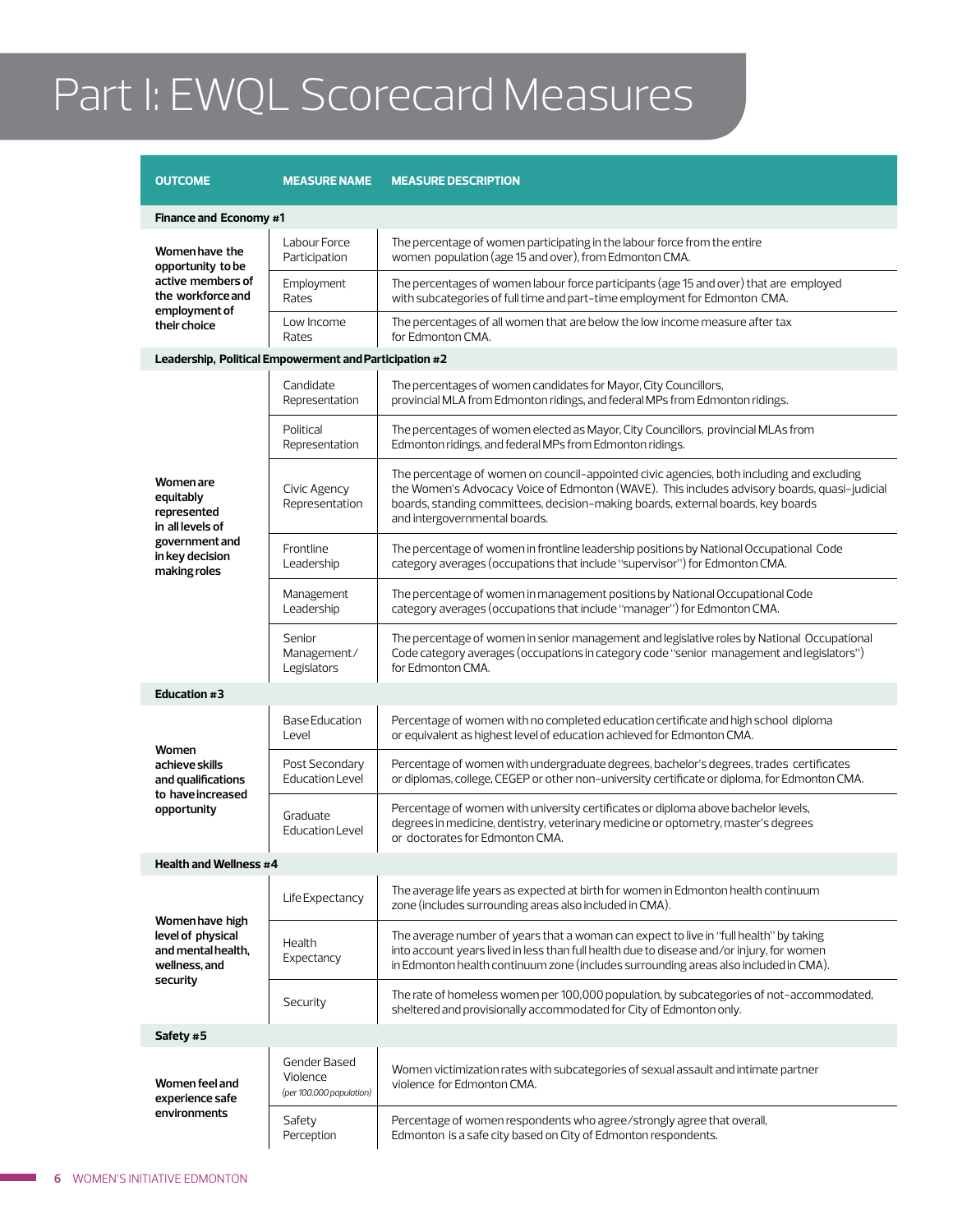# Part II: Scorecard Results

|                                                      |       |       | <b>EDMONTON</b> |       |       |                          | <b>CANADIAN BENCHMARK</b> |             |                          |
|------------------------------------------------------|-------|-------|-----------------|-------|-------|--------------------------|---------------------------|-------------|--------------------------|
| <b>GOAL MEASURE AND SUBCATEGORY</b>                  | 2011  | 2012  | 2013            | 2014  | 2015  | <b>WOMEN</b>             | <b>MEN</b>                | <b>YEAR</b> | MEETS/<br><b>EXCEEDS</b> |
| Finance & Economy #1                                 |       |       |                 |       |       |                          |                           |             |                          |
| Labour force participation                           | 68%   | 69%   | 68%             | 66%   | 68%   | 63%                      | 79%                       | 2015        | ✓                        |
| <b>Employment rates</b>                              |       |       |                 |       |       |                          |                           |             |                          |
| Full-time employment                                 | 57%   | 59%   | 60%             | 57%   | 57%   | 57%                      | 69%                       | 2015        | ✓                        |
| Part-time employment                                 | 20%   | 20%   | 17%             | 20%   | 19%   | 21%                      | 7%                        | 2015        | ×                        |
| Low income measure                                   | 9.5%  | 6.5%  | 8.7%            | 6.1%  |       | 13.5%                    | 7.2%                      | 2014        | ✓                        |
| Leadership, Political Empowerment & Participation #2 |       |       |                 |       |       |                          |                           |             |                          |
| <b>COE Candidate representation</b>                  |       |       |                 |       |       |                          |                           |             |                          |
| City Mayor                                           |       |       | 33%             |       |       | 14%                      | 67%                       | 2015        |                          |
| Councillors                                          |       |       | 21%             |       |       | 26%                      | 79%                       | 2015        | ×                        |
| <b>MLAs</b>                                          |       | 26%   |                 |       | 27%   | 27%                      | 73%                       | 2015        | ✓                        |
| <b>MPs</b>                                           | 24%   |       |                 |       | 36%   | 30%                      | 64%                       | 2015        |                          |
| <b>COE Political representation</b>                  |       |       |                 |       |       |                          |                           |             |                          |
| City Mayor                                           |       |       | 0%              |       |       | 16%                      | 100%                      | 2015        | ×                        |
| Councillors                                          |       |       | 8%              |       |       | 26%                      | 92%                       | 2015        | ×                        |
| <b>MLAs</b>                                          |       | 26%   |                 |       | 37%   | 33%                      | 63%                       | 2015        |                          |
| <b>MPs</b>                                           | 25%   |       |                 |       | 11%   | 26%                      | 89%                       | 2015        | ×                        |
| Civic engagement                                     |       |       |                 |       |       |                          |                           |             |                          |
| With WAVE                                            |       | 42%   | 45%             | 48%   | 52%   |                          | 48%                       | 2015        |                          |
| Without WAVE                                         |       |       |                 | 41%   | 45%   |                          | 55%                       | 2015        |                          |
| <b>Frontline leadership</b>                          | 30%   |       |                 |       |       | 33%                      | 70%                       | 2011        | ×                        |
| Management leadership                                | 37%   |       |                 |       |       | 37%                      | 63%                       | 2011        |                          |
| Senior management / legislators                      | 29%   |       |                 |       |       | 27%                      | 71%                       | 2011        | ✓                        |
| Education #3                                         |       |       |                 |       |       |                          |                           |             |                          |
| <b>Base education level</b>                          |       |       |                 |       |       |                          |                           |             |                          |
| No completed education certificate                   | 18%   |       |                 |       |       | 20%                      | 17%                       | 2011        |                          |
| High school diploma only                             | 28%   |       |                 |       |       | 26%                      | 25%                       | 2011        |                          |
| Post secondary education level                       |       |       |                 |       |       |                          |                           |             |                          |
| Apprenticeship / trades                              | 5%    |       |                 |       |       | 7%                       | 17%                       | 2011        | ×                        |
| College / CEGEP                                      | 20%   |       |                 |       |       | 20%                      | 16%                       | 2011        |                          |
| University below bachelor level                      | 5%    |       |                 |       |       | 5%                       | 4%                        | 2011        |                          |
| University at bachelor level                         | 16%   |       |                 |       |       | 14%                      | 13%                       | 2011        |                          |
| Graduate education level                             | $8%$  |       |                 |       |       | $8\%$                    | 7%                        | 2011        | ✓                        |
| Health & Wellness #4                                 |       |       |                 |       |       |                          |                           |             |                          |
| Life expectancy                                      | 83.79 | 84.00 | 84.06           | 84.18 |       | 83.89                    | 79.53                     | 2014        | ✓                        |
| Health expectancy                                    |       |       | 73.24           | 73.14 |       | 72.06                    | 69.89                     | 2014        |                          |
| Security (Per 100,000 population)                    |       |       |                 |       |       |                          |                           |             |                          |
| Unsheltered homeless rate                            |       | 34.72 |                 | 11.99 |       | 3.74                     | 39.51                     | 2014        | ×                        |
| Provisionally accommodated rate                      |       |       |                 | 23.00 |       | 29.83                    | 34.57                     | 2014        | ×                        |
| Sheltered rate                                       |       | 25.24 |                 | 39.63 |       | 41.14                    | 127.72                    | 2014        | ×                        |
| Total homeless rate                                  |       | 59.96 |                 | 74.62 |       | 73.38                    | 201.8                     | 2014        | ×                        |
| Safety #5                                            |       |       |                 |       |       |                          |                           |             |                          |
| Gender based violence (Per 100,000 population)       |       |       |                 |       |       |                          |                           |             |                          |
| Sexual assault (Edmonton)                            | 180.3 | 181.8 | 168.8           | 166.0 | 170.8 | 102.7                    | 15.6                      | 2015        |                          |
| Intimate Partner Violence (Edmonton)                 | 548.1 | 570.9 | 498.6           | 485.9 | 497.2 | 478.3                    | 76.9                      | 2015        |                          |
| Sexual assault (CMA)                                 | 151.3 | 152.4 | 141.3           | 140.5 | 144.7 | 96.5                     | 13.5                      | 2015        |                          |
| Intimate Partner Violence (CMA)                      | 576.6 | 577.1 | 516.0           | 492.6 | 505.1 | 408.7                    | 98.5                      | 2015        |                          |
| Safety perception (Edmonton only)                    |       |       |                 |       | 65%   | $\overline{\phantom{a}}$ | 72%                       | 2014        |                          |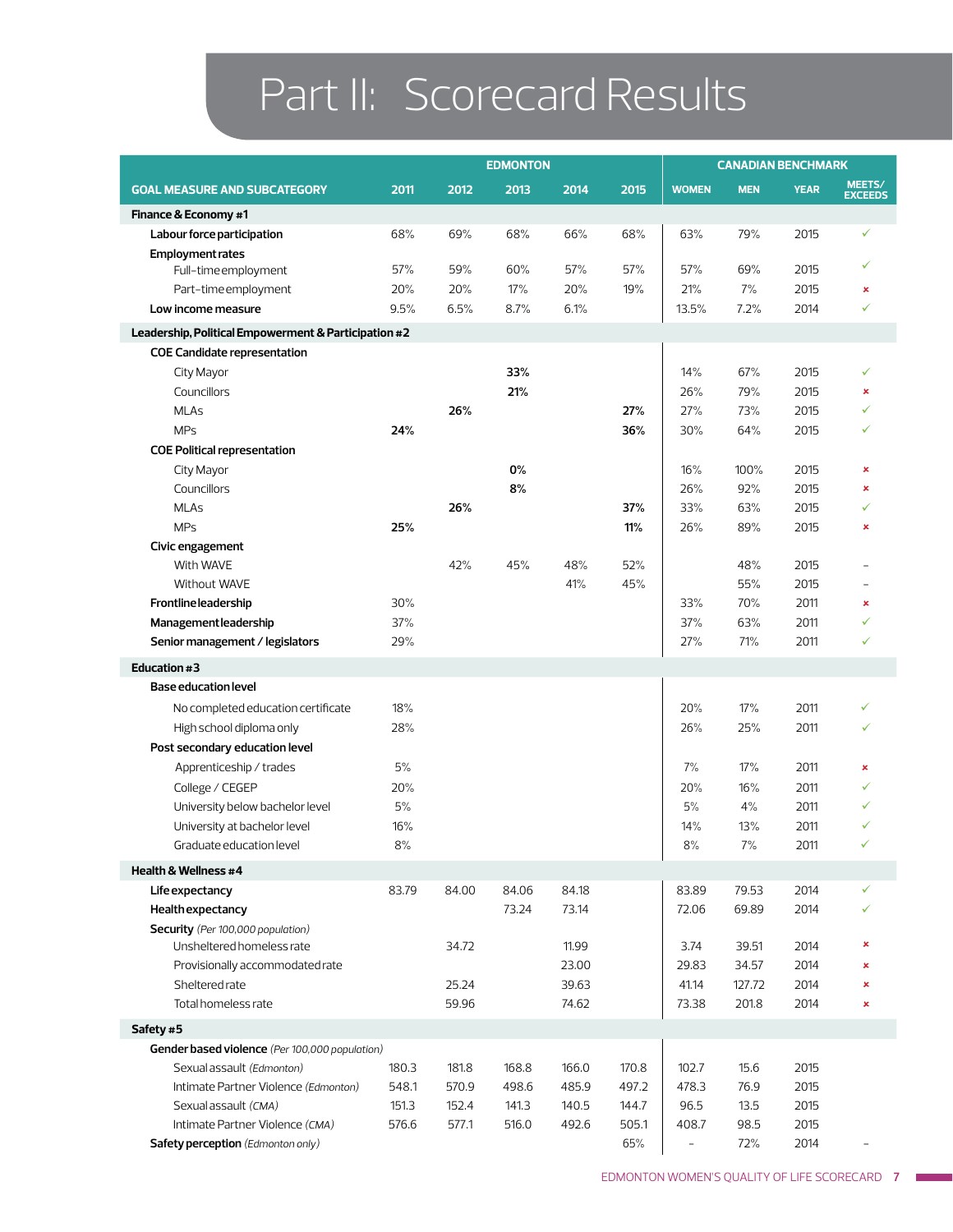#### **RESULTS NOTES:**

**Leadership representation:** Data from 2011 Statistics Canada National Household Survey, data unavailable again until 2016 (5 year census cycle). See Appendix 1 – Leadership Representation Detailed Summary by National Occupational Code for further details.

**Education:** Data from 2011 Statistics Canada National Household Survey, data unavailable again until 2016 (5 year census cycle).

**Health expectancy:** Data only available for 2009-2010 and 2013-2014.

**Security:** Edmonton 2012 provisionally accommodated rates were not tracked by Homeward trust in 2012 making a categorical comparison to 2014 for Edmonton difficult. Total homeless rate is the most valuable comparison for Edmonton women's year over year progress. See Appendix 2 – Security Rates & Results Summary for further details.

**Domestic Violence:** Domestic Violence is ANY use of physical or sexual force, actual or threatened, in an intimate relationship which may include a single act of violence or a number of acts forming a pattern of abuse through the use of assaultive and controlling behaviour.

**Gender Based Violence:** Includes; sexual assault, and intimate partner violence and family violence.

**Census Metropolitan Area (CMA):** A census metropolitan area (CMA) consists of one or more neighbouring municipalities situated around a major urban core. A CMA must have a total population of at least 100,000 of which 50,000 or more live in the urban core. To be included in the CMA, other adjacent municipalities must have a high degree of integration with the central urban area, as measured by commuting flows derived from census data. A CMA typically comprises more than one police service.

**Safety Perception:** Select Citizen's Perception Survey from January 2015. There is no Canadian benchmark on safety as this is a City of Edmonton survey. The male Canandian benchmark statistic is for Edmonton only.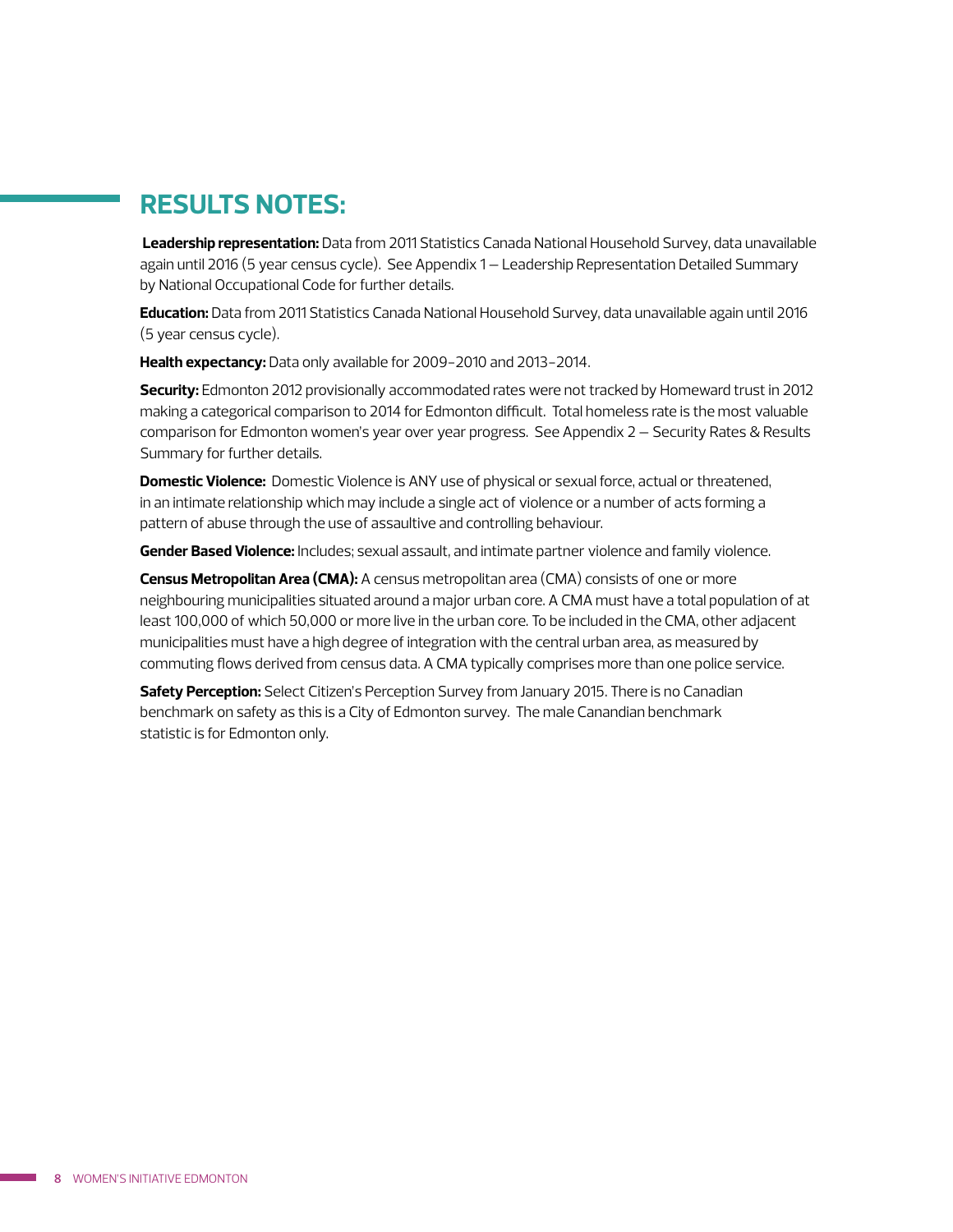#### **LEADERSHIP REPRESENTATION DETAILED SUMMARY BY NATIONAL OCCUPATIONAL CODE**

This appendix provides the detailed results of measures 4-6, frontline leadership, management leadership and senior leadership/legislators, by their respective National Occupational Classification (NOC). The benchmark results are the division of the women and men in the same NOC sublevels within Canada.

|      | <b>Measure #5: Management Leadership</b>                                                                      | <b>Edmonton Results</b> |      | <b>Benchmark Results</b> |             |
|------|---------------------------------------------------------------------------------------------------------------|-------------------------|------|--------------------------|-------------|
|      | NATIONAL OCCUPATIONAL CLASSIFICATION SUB-LEVEL SUMMARY                                                        | <b>WOMEN%</b>           | MEN% | <b>WOMEN%</b>            | <b>MEN%</b> |
| 1211 | Supervisors, general office and administrative support workers                                                | 79%                     | 21%  | 71%                      | 29%         |
| 1212 | Supervisors, finance and insurance office workers                                                             | 86%                     | 14%  | 76%                      | 24%         |
| 1213 | Supervisors, library, correspondence and related information workers                                          | 67%                     | 33%  | 61%                      | 39%         |
| 1214 | Supervisors, mail and message distribution occupations                                                        | 49%                     | 51%  | 65%                      | 35%         |
| 1215 | Supervisors, supply chain, tracking and scheduling<br>co-ordination occupations                               | 24%                     | 76%  | 30%                      | 70%         |
| 3011 | Nursing co-ordinators and supervisors                                                                         | 87%                     | 13%  | 88%                      | 12%         |
| 6211 | Retail sales supervisors                                                                                      | 61%                     | 39%  | 62%                      | 38%         |
| 6311 | Food service supervisors                                                                                      | 60%                     | 40%  | 66%                      | 34%         |
| 6313 | Accommodation, travel, tourism and related services supervisors                                               | 51%                     | 49%  | 49%                      | 51%         |
| 6314 | Customer and information services supervisors                                                                 | 68%                     | 32%  | 67%                      | 33%         |
| 6315 | Cleaning supervisors                                                                                          | 33%                     | 67%  | 40%                      | 60%         |
| 6316 | Other services supervisors                                                                                    | 40%                     | 60%  | 37%                      | 63%         |
| 7201 | Contractors and supervisors, machining, metal forming, shaping<br>and erecting trades and related occupations | 2%                      | 98%  | 4%                       | 96%         |
| 7202 | Contractors and supervisors, electrical trades and<br>telecommunications occupations                          | 10%                     | 90%  | 13%                      | 87%         |
| 7203 | Contractors and supervisors, pipefitting trades                                                               | 17%                     | 83%  | 9%                       | 91%         |
| 7204 | Contractors and supervisors, carpentry trades                                                                 | 5%                      | 95%  | 3%                       | 97%         |
| 7205 | Contractors and supervisors, other construction trades, installers,<br>repairers and servicers                | 9%                      | 91%  | 12%                      | 88%         |
| 7301 | Contractors and supervisors, mechanic trades                                                                  | 4%                      | 96%  | 7%                       | 93%         |
| 7302 | Contractors and supervisors, heavy equipment operator crews                                                   | 4%                      | 96%  | 4%                       | 96%         |
| 7303 | Supervisors, printing and related occupations                                                                 | 51%                     | 49%  | 35%                      | 65%         |
| 7304 | Supervisors, railway transport operations                                                                     | 0%                      | 100% | 10%                      | 90%         |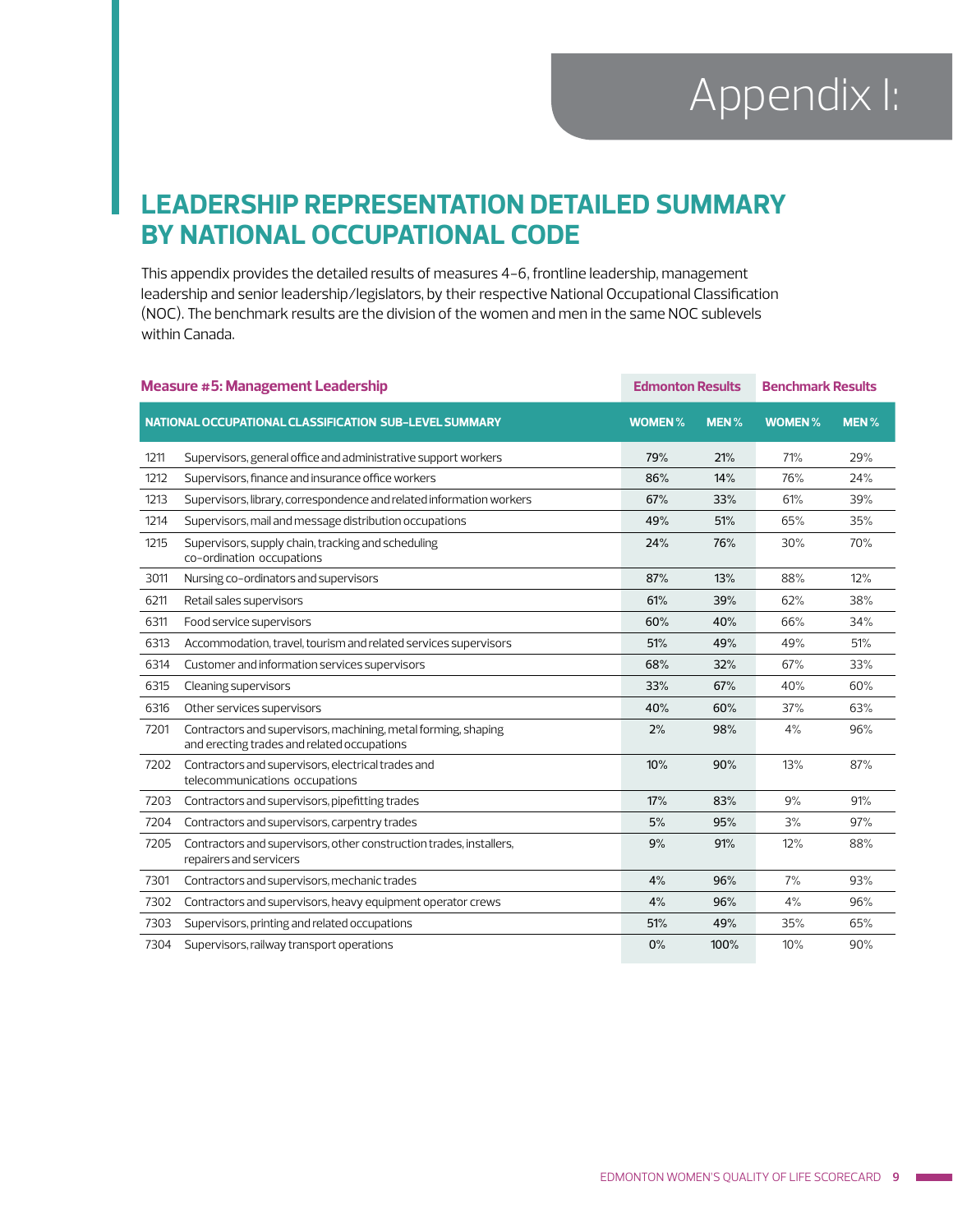|      | <b>Measure #5: Continued</b>                                                               | <b>Edmonton Results</b> |      | <b>Benchmark Results</b> |                  |
|------|--------------------------------------------------------------------------------------------|-------------------------|------|--------------------------|------------------|
|      | NATIONAL OCCUPATIONAL CLASSIFICATION SUB-LEVEL SUMMARY                                     | <b>WOMEN%</b>           | MEN% | <b>WOMEN%</b>            | MEN <sub>%</sub> |
| 7305 | Supervisors, motor transport and other ground transit operators                            | 20%                     | 80%  | 17%                      | 83%              |
| 8211 | Supervisors, logging and forestry                                                          | 0%                      | 100% | 9%                       | 91%              |
| 8221 | Supervisors, mining and quarrying                                                          | 13%                     | 87%  | 6%                       | 94%              |
| 8222 | Contractors and supervisors, oil and gas drilling and services                             | 1%                      | 99%  | 6%                       | 94%              |
| 8252 | Agricultural service contractors, farm supervisors and specialized<br>livestock workers    | 30%                     | 70%  | 42%                      | 58%              |
| 8255 | Contractors and supervisors, landscaping, grounds maintenance<br>and horticulture services | 8%                      | 92%  | 23%                      | 77%              |
| 9211 | Supervisors, mineral and metal processing                                                  | 0%                      | 100% | 6%                       | 94%              |
| 9212 | Supervisors, petroleum, gas and chemical processing and utilities                          | 6%                      | 94%  | 15%                      | 85%              |
| 9213 | Supervisors, food, beverage and associated products processing                             | 37%                     | 63%  | 28%                      | 72%              |
| 9214 | Supervisors, plastic and rubber products manufacturing                                     | 0%                      | 100% | 19%                      | 81%              |
| 9215 | Supervisors, forest products processing                                                    | 0%                      | 100% | 6%                       | 94%              |
| 9217 | Supervisors, textile, fabric, fur and leather products<br>processing and manufacturing     | 0%                      | 0%   | 44%                      | 56%              |
| 9221 | Supervisors, motor vehicle assembling                                                      | 0%                      | 100% | 14%                      | 86%              |
| 9222 | Supervisors, electronics manufacturing                                                     | 0%                      | 0%   | 30%                      | 70%              |
| 9223 | Supervisors, electrical products manufacturing                                             | 0%                      | 100% | 15%                      | 85%              |
| 9224 | Supervisors, furniture and fixtures manufacturing                                          | 0%                      | 0%   | 14%                      | 86%              |
| 9226 | Supervisors, other mechanical and metal products manufacturing                             | 0%                      | 100% | 9%                       | 91%              |
| 9227 | Supervisors, other products manufacturing and assembly                                     | 0%                      | 100% | 23%                      | 77%              |
|      | <b>Total Frontline Leadership Representation</b>                                           | 30%                     | 70%  | 33%                      | 67%              |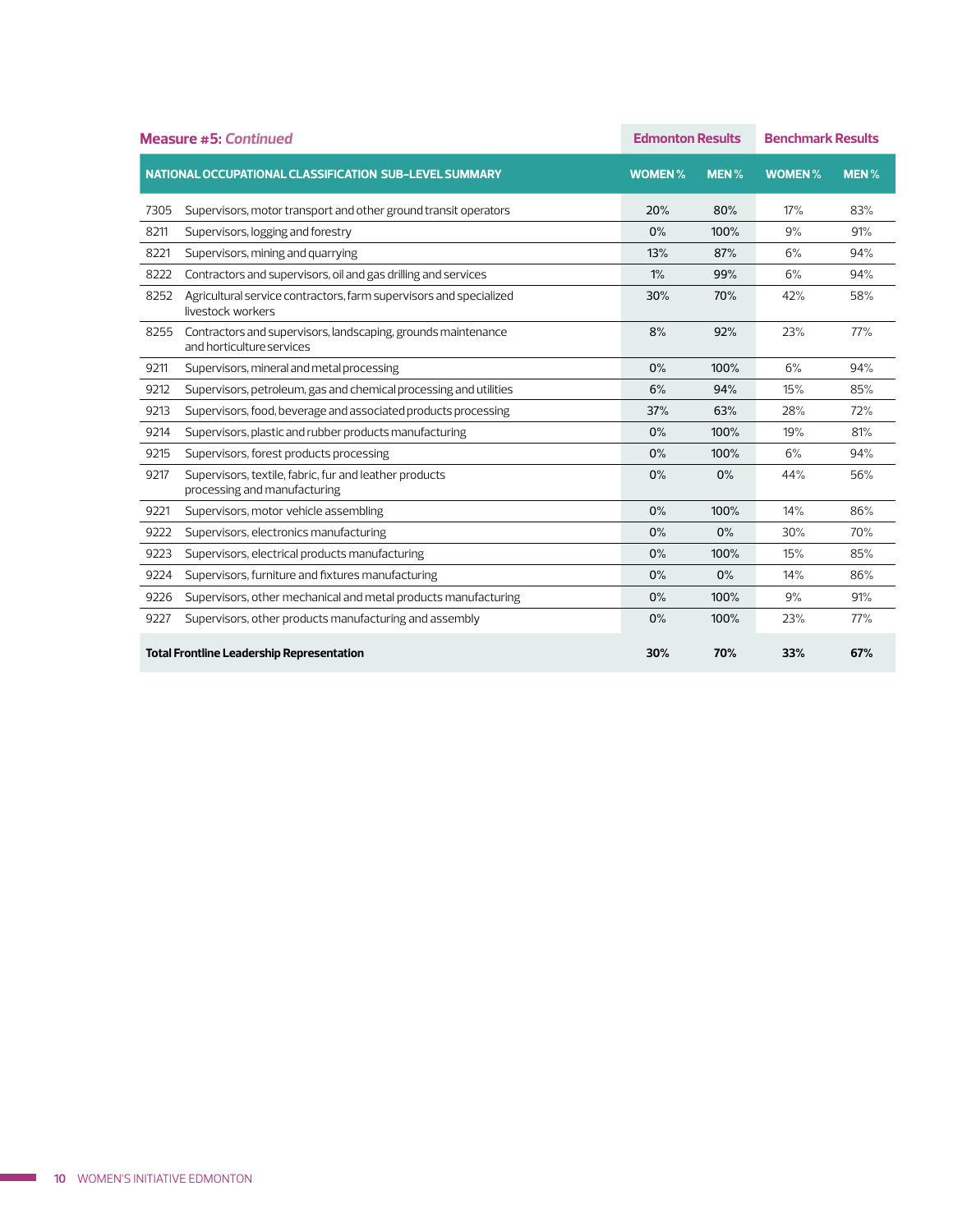|      | <b>Measure #6: Management Leadership</b>                                                  | <b>Edmonton Results</b> |             | <b>Benchmark Results</b> |             |
|------|-------------------------------------------------------------------------------------------|-------------------------|-------------|--------------------------|-------------|
|      | NATIONAL OCCUPATIONAL CLASSIFICATION SUB-LEVEL SUMMARY                                    | <b>WOMEN</b> %          | <b>MEN%</b> | <b>WOMEN %</b>           | <b>MEN%</b> |
| 0111 | Financial managers                                                                        | 58%                     | 42%         | 56%                      | 44%         |
| 0112 | Human resources managers                                                                  | 65%                     | 35%         | 64%                      | 36%         |
| 0113 | Purchasing managers                                                                       | 30%                     | 70%         | 31%                      | 69%         |
| 0114 | Other administrative services managers                                                    | 64%                     | 36%         | 54%                      | 46%         |
| 0121 | Insurance, real state and financial brokerage managers                                    | 45%                     | 55%         | 51%                      | 49%         |
| 0122 | Banking, credit and other investment managers                                             | 60%                     | 40%         | 58%                      | 42%         |
| 0124 | Advertising, marketing and public relations managers                                      | 45%                     | 55%         | 56%                      | 44%         |
| 0125 | Other business services managers                                                          | 41%                     | 59%         | 55%                      | 45%         |
| 0131 | Telecommunication carriers managers                                                       | 28%                     | 72%         | 32%                      | 68%         |
| 0132 | Postal and courier services managers                                                      | 48%                     | 52%         | 40%                      | 60%         |
| 0211 | Engineering managers                                                                      | 7%                      | 93%         | 13%                      | 87%         |
| 0212 | Architecture and science managers                                                         | 49%                     | 51%         | 42%                      | 58%         |
| 0213 | Computer and information systems managers                                                 | 18%                     | 82%         | 24%                      | 76%         |
| 0311 | Managers in healthcare                                                                    | 73%                     | 27%         | 75%                      | 25%         |
| 0411 | Government managers - health and social policy development<br>and program administration  | 64%                     | 36%         | 61%                      | 39%         |
| 0412 | Government managers - economic analysis, policy development<br>and program administration | 39%                     | 61%         | 44%                      | 56%         |
| 0413 | Government managers - education policy development and<br>program administration          | 41%                     | 59%         | 55%                      | 45%         |
| 0414 | Other managers in public administration                                                   | 44%                     | 56%         | 40%                      | 60%         |
| 0423 | Managers in social, community and correctional services                                   | 70%                     | 30%         | 73%                      | 27%         |
| 0511 | Library, archive, museum and art gallery managers                                         | 78%                     | 22%         | 77%                      | 23%         |
| 0512 | Managers - publishing, motion pictures, broadcasting and performing arts                  | 49%                     | 51%         | 54%                      | 46%         |
| 0601 | Corporate sales managers                                                                  | 22%                     | 78%         | 28%                      | 72%         |
| 0621 | Retail and whole sale trade managers                                                      | 39%                     | 61%         | 51%                      | 49%         |
| 0631 | Restaurant and food service managers                                                      | 49%                     | 51%         | 60%                      | 40%         |
| 0632 | Accommodation service managers                                                            | 49%                     | 51%         | 60%                      | 40%         |
| 0651 | Managers in customer and personal services                                                | 62%                     | 38%         | 12%                      | 28%         |
| 0711 | Construction managers                                                                     | 10%                     | 90%         | 14%                      | 86%         |
| 0712 | Home building and renovation managers                                                     | 7%                      | 93%         | 16%                      | 84%         |
| 0714 | Facility operation and maintenance managers                                               | 24%                     | 76%         | 20%                      | 80%         |
| 0731 | Managers in transportation                                                                | 25%                     | 75%         | 27%                      | 73%         |
| 0811 | Managers in natural resources production and fishing                                      | 7%                      | 93%         | 13%                      | 87%         |
| 0821 | Managers in agriculture                                                                   | 29%                     | 71%         | 60%                      | 40%         |
| 0822 | Managers in horticulture                                                                  | 59%                     | 41%         | 57%                      | 43%         |
| 0823 | Managers in aquaculture                                                                   | $0\%$                   | $0\%$       | 14%                      | 86%         |
| 0912 | Utilities manager                                                                         | 20%                     | 80%         | 17%                      | 83%         |
|      | <b>Total Management Leadership Representation</b>                                         | 37%                     | 63%         | 37%                      | 63%         |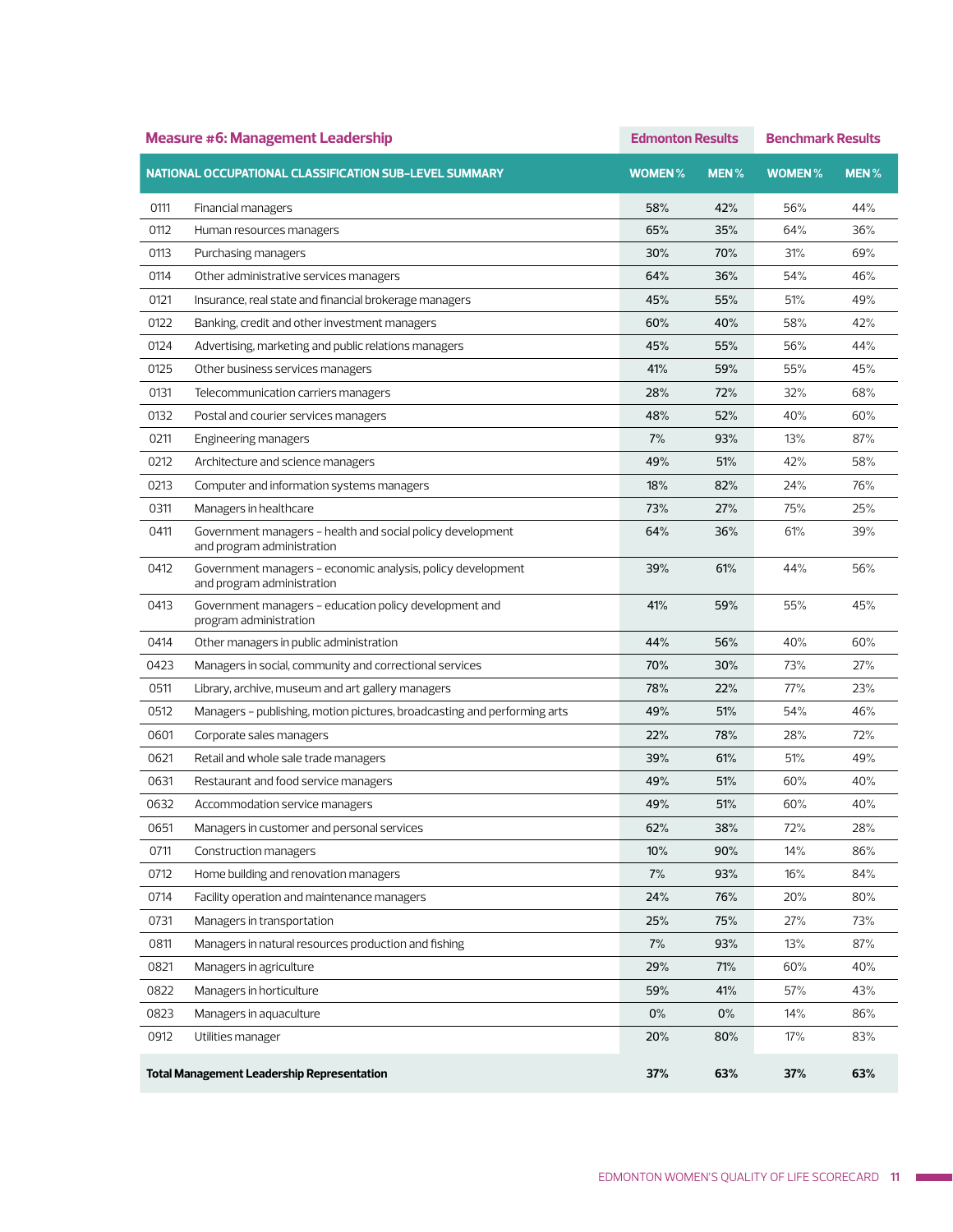|      | <b>Measure #7: Senior Management &amp; Legislators</b>                                             | <b>Edmonton Results</b> |          | <b>Benchmark Results</b> |      |
|------|----------------------------------------------------------------------------------------------------|-------------------------|----------|--------------------------|------|
|      | NATIONAL OCCUPATIONAL CLASSIFICATION SUB-LEVEL SUMMARY                                             | <b>WOMEN%</b>           | $MEN \%$ | <b>WOMEN%</b>            | MEN% |
| 0011 | Legislators                                                                                        | 39%                     | 61%      | 34%                      | 66%  |
| 0012 | Senior government managers and officials                                                           | 39%                     | 61%      | 46%                      | 54%  |
| 0013 | Senior managers - financial, communications and other business services                            | 20%                     | 80%      | 33%                      | 67%  |
| 0014 | Senior managers - health, education, social and community services<br>and membership organizations | 61%                     | 39%      | 59%                      | 41%  |
| 0015 | Senior managers - trade, broadcasting and other services                                           | 26%                     | 74%      | 34%                      | 66%  |
| 0016 | Senior managers - construction, transportation, production and utilities                           | 10%                     | 90%      | 20%                      | 80%  |
|      | <b>Total Senior Management &amp; Legislators</b>                                                   | 29%                     | 71%      | 27%                      | 73%  |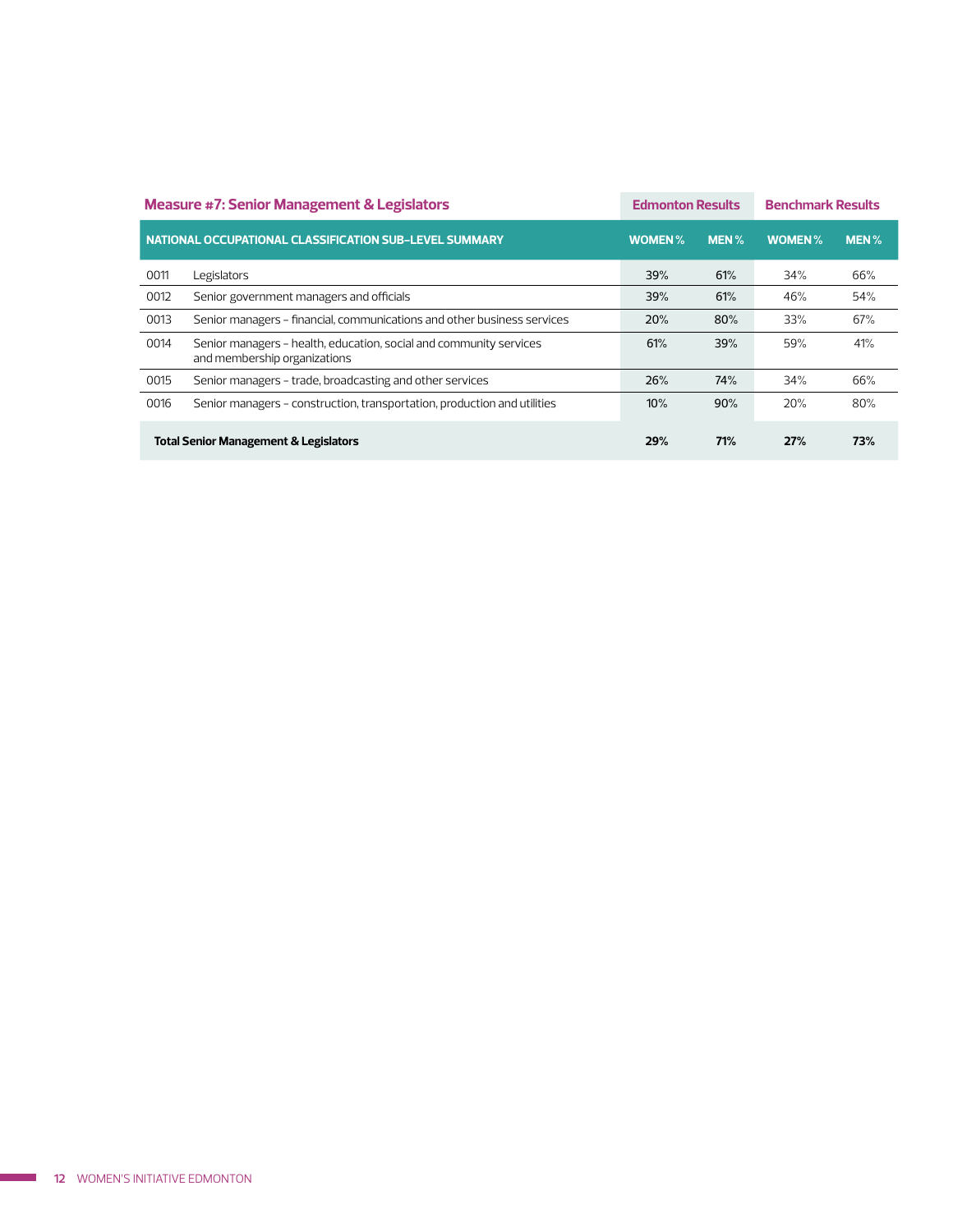#### **SECURITY RATES & RESULTS SUMMARY**

This appendix summarizes further details of women's homelessness, by subcategories of not-accommodated, sheltered and provisionally accommodated, both as the actual numbers of women experiencing homelessness and the rates per 100,000 population. Edmonton men's rates, Calgary subcategory results, and Alberta 7 Cities total numbers and rates are included for benchmarking.

|                                        |                       |                     | <b>Edmonton Women's Results</b> |                     |                                 | <b>Benchmark Results</b>          |                                         |                                       |
|----------------------------------------|-----------------------|---------------------|---------------------------------|---------------------|---------------------------------|-----------------------------------|-----------------------------------------|---------------------------------------|
| <b>SUBCATEGORY</b>                     | 2012<br><b>ACTUAL</b> | 2012<br><b>RATE</b> | 2014<br><b>ACTUAL</b>           | 2014<br><b>RATE</b> | <b>CALGARY</b><br><b>ACTUAL</b> | <b>CALGARY/</b><br><b>AB RATE</b> | <b>EDM MEN</b><br><b>ACTUAL</b><br>2014 | <b>EDM MEN</b><br><b>RATE</b><br>2014 |
| Unsheltered homeless                   | 282                   | 34.72               | 98                              | 11.99               | 43                              | $3.74$ <sup>CGY</sup>             | 321                                     | 39.51                                 |
| Provisionally accommodated             |                       |                     | 188                             | 23,00               | 343                             | 29.83 <sup>CGY</sup>              | 283                                     | 34.57                                 |
| Sheltered                              | 205                   | 25.24               | 342                             | 39.63               | 473                             | 41.14 <sup>CGY</sup>              | 1044                                    | 127.72                                |
| <b>Total</b>                           | 487                   | 59.96               | 628                             | 74.62               | 859                             | 74.62 <sup>AB</sup>               | 1848                                    | 201.80                                |
| Women's % of total<br>homeless persons |                       |                     |                                 | 27%                 |                                 | $26\%$ <sup>AB</sup>              |                                         | 73%                                   |

i Rates are per 100,000

CGY Compared to Calgary's 2014 Point-In-Time Homeless count

AB Compared to 7 Cities on Housing and Homelessness statistics (Medicine Hat, Grande Prairie,

Red Deer, Lethbridge, Wood Buffalo, Calgary & Edmonton)

Edmonton 2011 population: 812,201; 2014 population: 877,926. Calgary 2014 population: 1,195,195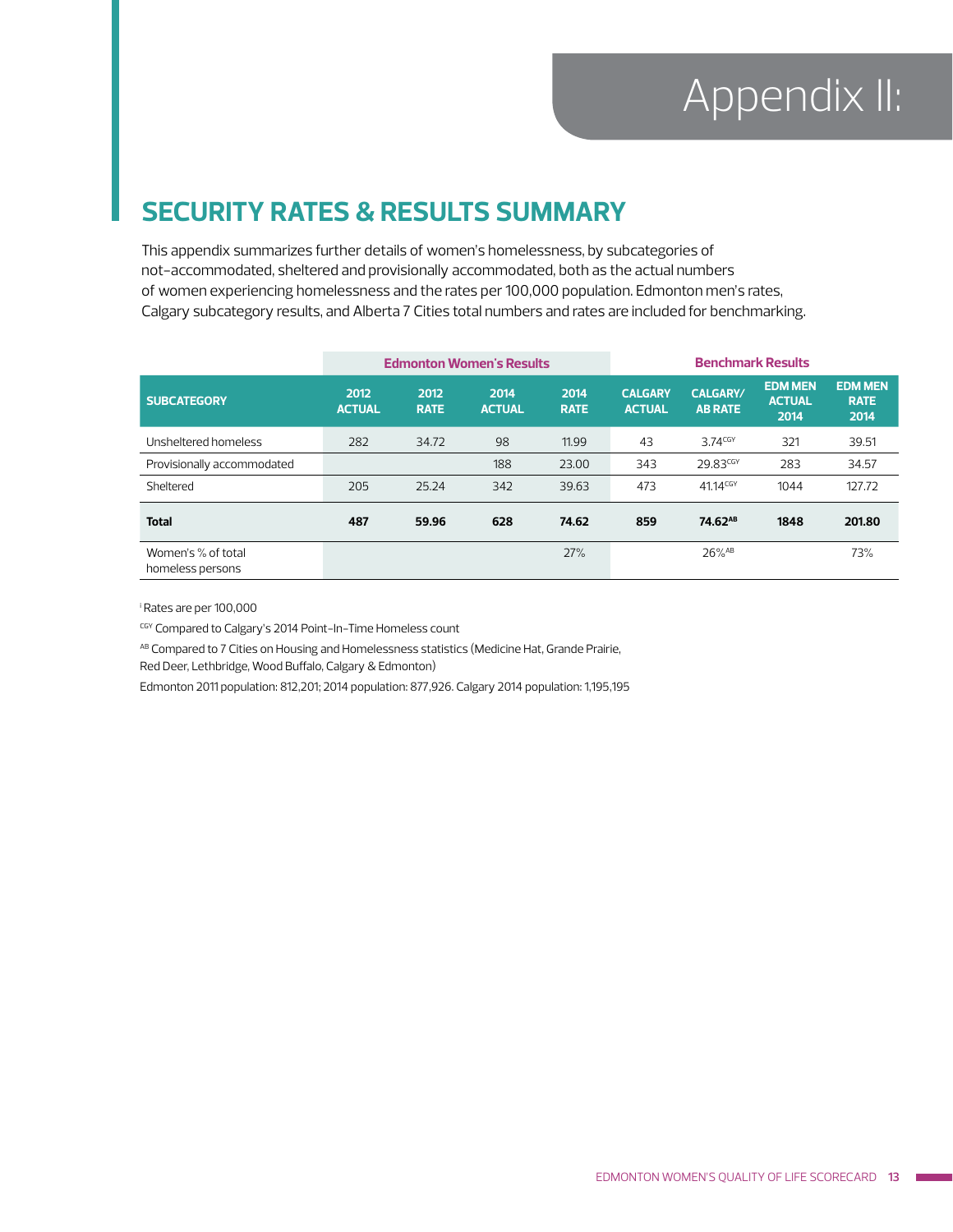# THE EWQL SCORECARD SOURCES & METHODOLOGY **THE EWQL SCORECARD SOURCES & METHODOLOGY**

| <b>MEASURE</b><br><b>NAME</b> | <b>BENCHMARK</b>                                         | <b>DATA SOURCE</b>                                                                                                                                                                                                                                                                                                                                                  | <b>FREQUENCY</b><br><b>REPORTING</b> | ADDITIONAL DETAILS AND CALCULATION METHODS                                                                                                                                                                                                                                                                                                                                                                                                                                                                                                                                                                                                                                                                                                                                                                                                                                                                                                                                                                                                                                 |
|-------------------------------|----------------------------------------------------------|---------------------------------------------------------------------------------------------------------------------------------------------------------------------------------------------------------------------------------------------------------------------------------------------------------------------------------------------------------------------|--------------------------------------|----------------------------------------------------------------------------------------------------------------------------------------------------------------------------------------------------------------------------------------------------------------------------------------------------------------------------------------------------------------------------------------------------------------------------------------------------------------------------------------------------------------------------------------------------------------------------------------------------------------------------------------------------------------------------------------------------------------------------------------------------------------------------------------------------------------------------------------------------------------------------------------------------------------------------------------------------------------------------------------------------------------------------------------------------------------------------|
| Labour force<br>participation | average. Men's<br>Women's CMA<br>percentages<br>Edmonton | cansim/a26?lang=eng&retrLang=eng&id<br>=2820129&&pattern=&stByVal=1&p1=1&<br>282-0129: http://www5.statcan.gc.ca/<br>p2=1&tabMode=dataTable&csid=<br>Statistics Canada, CANSIM Table                                                                                                                                                                                | Annual and<br>current to<br>2015     | participation rate for labour force characteristics. Select "apply filters" at the bottom<br>a particular group (age, sex, marital status) is the number of labour force participants<br>for geography, females for sex, and participation rate for labour force characteristics.<br>of the page. Download results to Excel. For CMA average repeat but filter on Canada<br>as a percentage of the population 15 years of age and over. The participation rate for<br>in that group expressed as a percentage of the population for that group. Estimates<br>The participation rate is the annual number of labour force participants expressed<br>are percentages, rounded to the nearest tenth. Method: extract table by going<br>to "add/remove data" filter on Edmonton for geography, females for sex, and                                                                                                                                                                                                                                                            |
| employment<br>Female<br>rates | average. Men's<br>Women's CMA<br>percentages<br>Edmonton | 0129: http://www5.statcan.gc.ca/cansim/<br>a26?lang=eng&retrLang=eng&id=2820<br>129&&pattern=&stByVal=1&p1=1&p2=-<br>Statistics Canada, CANSIM Table 282-<br>ng=eng&retrLang=eng&id=0510056<br>www5.statcan.gc.ca/cansim/a26?la<br>&&pattern=&stByVal=1&p1=1&p2=-<br>& 051-0056 (Population): http://<br>I&tabMode=dataTable&csid=<br>aTable&csid=<br>1&tabMode=dat | Annual and<br>current to<br>2015     | exactly for part time employment rates. Put both tables into Excel. Extract the total<br>and both male and females for sex (not all - need to select individually). Divide the<br>per week at their main or only job. Estimates in thousands, rounded to the nearest<br>for geography, both male and females for sex (not all - need to select individually),<br>employment rates of full/part time numbers by the total population (0510-0056)<br>hundred. Part-time employment consists of persons who usually work less than<br>the nearest hundred. Method: extract use table 282-0129 and filter on all CMAs<br>and full time employment from the labour force characteristics. Repeat this step<br>30 hours per week at their main or only job. Estimates in thousands, rounded to<br>x the participation rates (282-0129) for Edmonton women, then men and other<br>Full-time employment consists of persons who usually work 30 hours or more<br>population numbers from table 0510-0056 filtering by CMA area for geography<br>CMAs to obtain the benchmark data. |
| Low income<br>measure         | average. Men's<br>Women's CMA<br>percentages<br>Edmonton | Stats Canada, CANSIM Table 206-0041<br>http://www5.statcan.gc.ca/cansim/<br>a26?lang=eng&id=2060041                                                                                                                                                                                                                                                                 | Annual and<br>current to<br>2014     | adjusted median household income. Method: extract table by going to "add/remove<br>data" filter on Edmonton and Canada for geography, females and sales for sex, and<br>Low income measures (LIMs), are relative measures of low income, set at 50% of<br>bottom of the page. Download results to Excel. For CMA average repeat but filter<br>on Canada for geography, females for sex, and participation rate for labour force<br>ow income measure after tax for low income lines. Select "apply filters" at the<br>characteristics.                                                                                                                                                                                                                                                                                                                                                                                                                                                                                                                                     |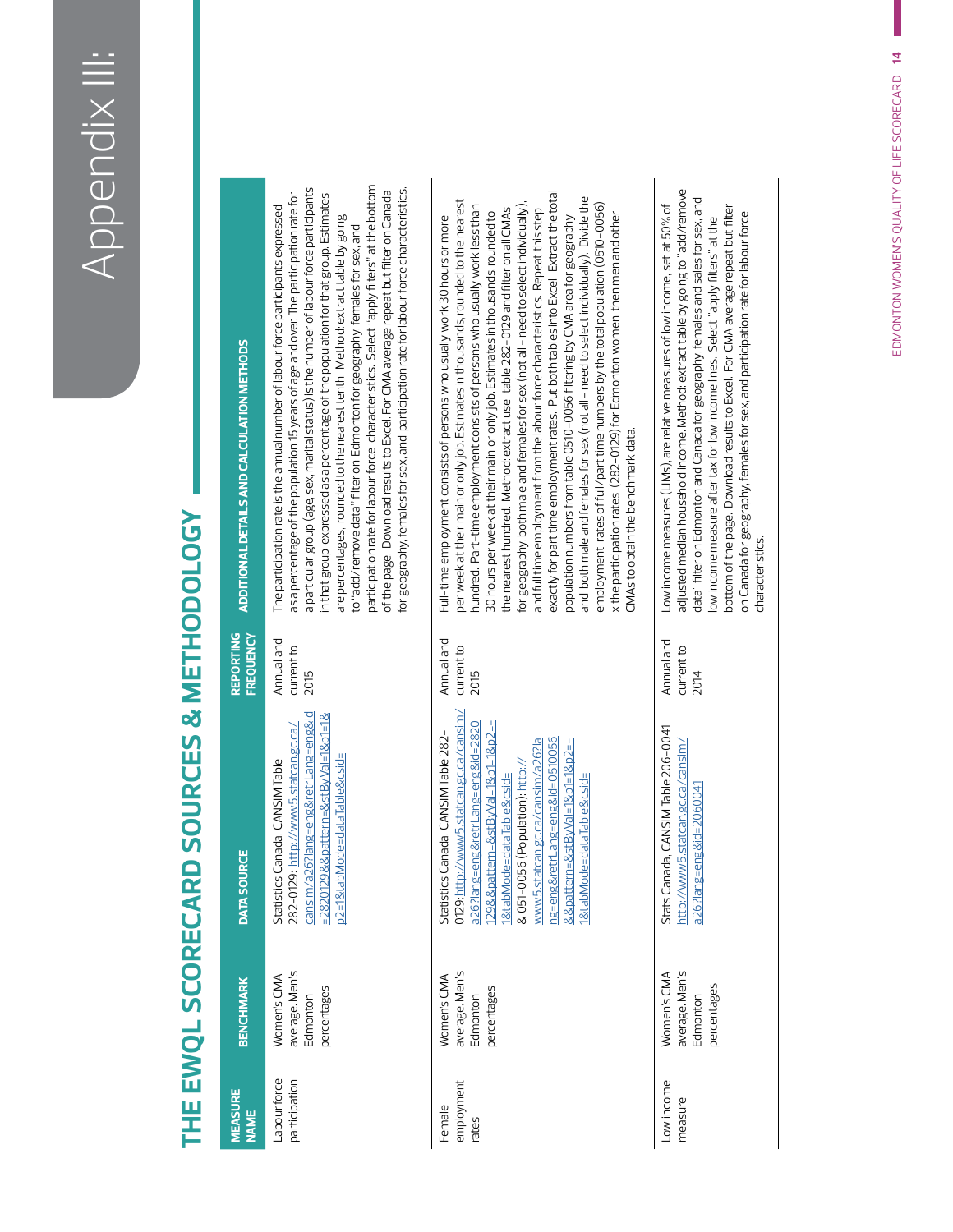| ֚֚֚֚֬   |
|---------|
|         |
|         |
| j       |
| THE EWO |
|         |
|         |

| <b>MEASURE NAME</b>         | <b>BENCHMARK</b>                                                                                                                                 | <b>DATA SOURCE</b>                     | <b>REPORTING</b><br>FREQUENCY                             | ADDITIONAL DETAILS AND CALCULATION METHODS                                                                                                                                                                                                                                                                                                                                                                                                                                                                                                                                                                                                                                                                                                                                                                                                                                                                                                                                                                                                                                                                                                                                                                                                                                                                                                                                                                                                                                                                                                                                  |
|-----------------------------|--------------------------------------------------------------------------------------------------------------------------------------------------|----------------------------------------|-----------------------------------------------------------|-----------------------------------------------------------------------------------------------------------------------------------------------------------------------------------------------------------------------------------------------------------------------------------------------------------------------------------------------------------------------------------------------------------------------------------------------------------------------------------------------------------------------------------------------------------------------------------------------------------------------------------------------------------------------------------------------------------------------------------------------------------------------------------------------------------------------------------------------------------------------------------------------------------------------------------------------------------------------------------------------------------------------------------------------------------------------------------------------------------------------------------------------------------------------------------------------------------------------------------------------------------------------------------------------------------------------------------------------------------------------------------------------------------------------------------------------------------------------------------------------------------------------------------------------------------------------------|
| Representation<br>Candidate | All women candidates<br>Council comparisons:<br>candidates for MLAs<br>MPs from Canada.<br>select CMA <sub>S</sub><br>from Alberta.<br>All women | hods<br>Multiple - see calculation met | Current to 2015<br>Updated with<br>elections<br>schedule. | the candidates to Excel. Filter on Edmonton ridings. Add a column for gender. Use candidate<br>ca/2015/03/women-alberta-politics-elections/. MPs: Edmontonridings candidates: goto:<br>searches to assign gender to each category. Create a pivot table to summarize candidates<br>edmonton.ca/City-Administration/2013-Edmonton-Election-Official-Results/b6ng-fzk2<br>Catharine's, Vancouver, Victoria and Calgary selected as cross country representation and<br>ow and high rankings per CCPA 2014 report). Go to individual municipal websites, extract<br>http://www.parl.gc.ca/Parliamentarians/en/election-candidates andexport the CSV of<br>and export into Excel. Add column for gender. Review candidate profiles via multiple web<br>profiles and titles to populate data. Profile source is: http://edmontonjournal.com/news/<br>profiles and titles. MLAs: candidate gender summary extracted from http://daveberta.<br>candidates from most recent elections data and fill in gender representation based on<br>by gender. Benchmark data: select CMAs only (Toronto, London, Hamilton, Halifax, St.<br>Edmonton council/mayor: Extract candidates and elected officials from https://data<br>oolitics/riding-profile-edmonton-manning. Createpivot table and summarize<br>http://leanincanada.com/women-in-parliament-federal-election-2015/.<br>total female candidates. Benchmark MP candidate info extracted from:                                                                                                                                     |
| Representation<br>Political | Council comparisons:<br>All women MPs from<br><b>MLAs from Alberta.</b><br>areas. All women<br>20 CMAs<br>Canada                                 | Multiple - see calculation methods     | Current to 2015<br>Updated with<br>elections<br>schedule. | Dr., etc) and photo ID to identify gender. Create two pivot tables, on the first, do not specify<br>programs/women-in-local-government.htm. MLA's extract elected officials information<br>the riding information - this will give the benchmark data of women represented. On the<br>from Edmonton. <u>MPs: F</u> or Edmonton ridings, enter "Edmonton" into "Find MP" search bar<br>'download MLA contact information" then filter on MLAs with MLA information only (no<br>and select "print MLA listing (with photos)." Use MLA title information (i.e. Mr., Mrs. Hon.,<br>legislature office or constituency office) then create CSV file. Go back to assembly site<br>second pivot table select Edmonton ridings only to give you the women representation<br>gc.ca/<br>Edmonton-Election-Official-Results/b6ng-fzk2 follow pivot table instructions above,<br>from: https://www.assembly.ab.ca/net/index.aspx?p=mla_home&rnumber= (select<br>only filtering on elected candidates (elected candidates will be indicated in bold from<br>Edmonton mayor/councillor: https://data.edmonton.ca/City-Administration/2013-<br>Benchmark information for mayor and councillor from: $\frac{\text{http://www.fcm.ca/home/}}{\text{http://www.fcm.ca/home/}}$<br>of http://www.parl.gc.ca/Parliamentarians/en/members. Use titles and photos<br>to assess gender and record accordingly. Benchmark data from: http://www.parl.<br>Parliamentarians/en/members. Summary data on left will summarize male and<br>Open Data Edmonton information).<br>female elected officials. |
| Civic Engagement            | None                                                                                                                                             | City of Edmonton                       | Annual, Current<br>to 2015                                | of the City Clerk. Method: Take total women appointed to advisory boards, quasi-judicial<br>boards, standing committees, decision-making boards, external boards, key boards and<br>Request from Governance and Legislative Services, Office of the City Manager, Office<br>intergovernmental boards. Show totals including and excluding WAVE.                                                                                                                                                                                                                                                                                                                                                                                                                                                                                                                                                                                                                                                                                                                                                                                                                                                                                                                                                                                                                                                                                                                                                                                                                             |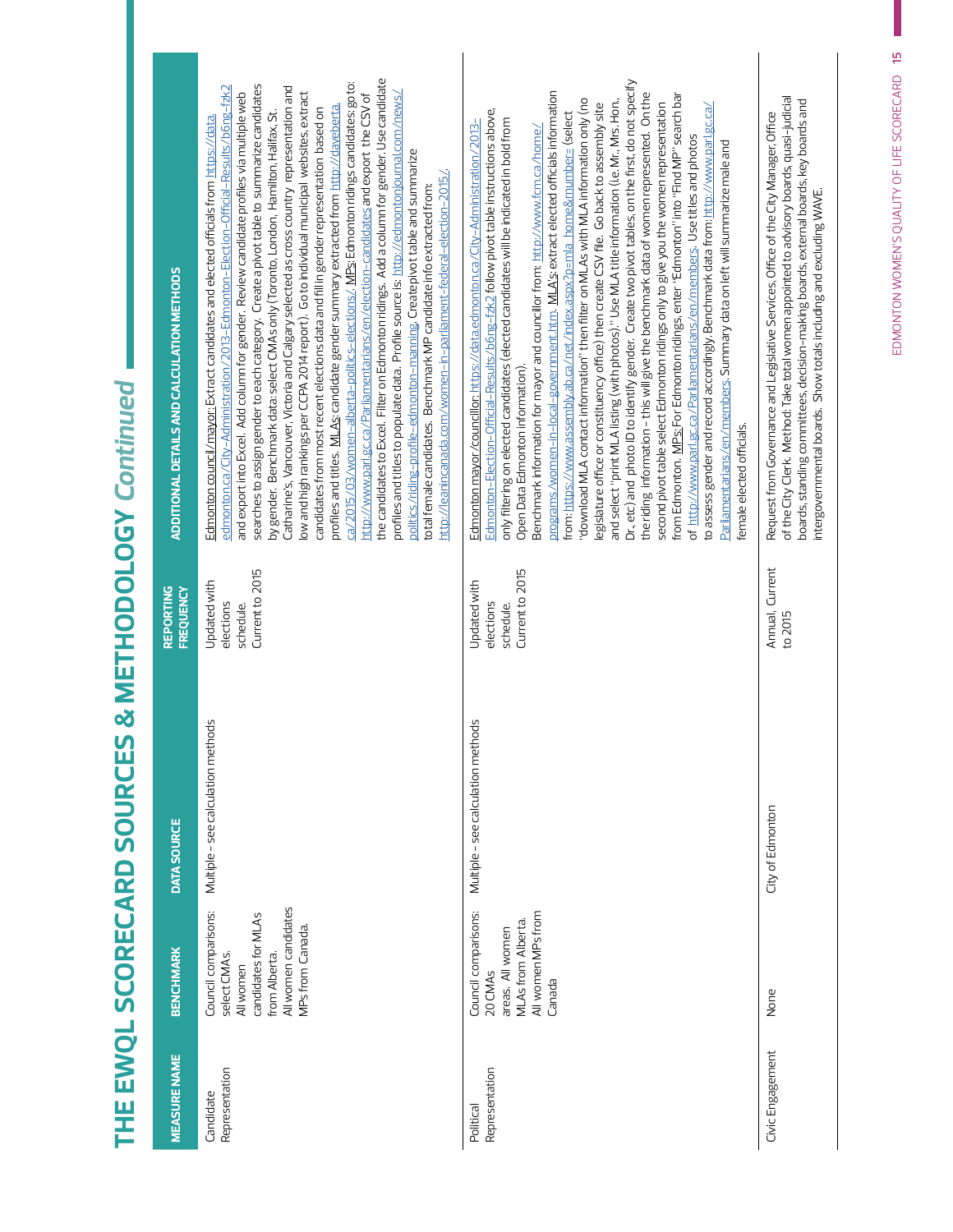|                                                        | ADDITIONAL DETAILS AND CALCULATION METHODS | by each NOC add these formulas into Excel extracted data. Filter on frontline leadership =<br>all NOC code descriptors with "supervisor" in title, and create a subtotal for all supervisor<br>Method: From data table, select Edmonton as geographic index, sex as female; all age<br>groups. Submit and download data and save Excel download. Complete again using<br>sex filter as male. The % of women in each NOC = total women/total women + men<br>occupation codes. | Same as above - management = all NOC codes with manager in title<br>(excluding 00 xx codes). | Same as above - senior management/legislators = 00xx NOC codes | Data is presented in total count from table X2011040: Highest Certificate, Diploma or Degree<br>(15), Age Groups (13B), Major Field of Study - Classification of Instructional Programs (CIP)<br>2011 (14), Location of Study (29), Attendance at School (3) and Sex (3) for the Population<br>Aged 15 Years and Over, in Private Households of Canada, Provinces, Territories, Census | Export to Excel. Change geography filter to Edmonton and sex filter to females only. Divide<br>Metropolitan Areas and Census Agglomerations, 2011 National Household Survey. Needs<br>highest certificate, diploma or degree" (using "total age groups" data). Repeat for each<br>to be converted to percentage based on "total - highest certificate, diploma or degree"<br>the education level category (i.e. none, high school, post secondary etc) by the "Total - | in each category. Download again using Canada as geography filter and female as sex filter,<br>category. For baseline information, download data again, maintain the Edmonton filter and<br>change the sex to male. Repeat the math to determine the percentage of male graduates<br>repeat the math again - this will provide the female graduates for Canadian benchmark. | information exactly as provided. Use the Edmonton men's results and Alberta information<br>Alberta Health Services Open data Life Expectancy at Birth by Sex, Alberta and Alberta<br>Health Services Continuum Zones. Export data as presented and use the Edmonton<br>as provided for the benchmark data.                   | Mortality database as "health adjusted life expectancy", add additional information filtering<br>measure. Initial data will show men's results, and re-run filter with Alberta zone connected<br>on Edmonton (Z4) zone, both sexes, and the applicable years of review. When the data<br>comes up, use the HALE column (not life expectancy) as this is the health expectancy<br>Alberta Interactive Health Data Application: From the application, pick a data set from<br>for benchmark data. |
|--------------------------------------------------------|--------------------------------------------|------------------------------------------------------------------------------------------------------------------------------------------------------------------------------------------------------------------------------------------------------------------------------------------------------------------------------------------------------------------------------------------------------------------------------------------------------------------------------|----------------------------------------------------------------------------------------------|----------------------------------------------------------------|----------------------------------------------------------------------------------------------------------------------------------------------------------------------------------------------------------------------------------------------------------------------------------------------------------------------------------------------------------------------------------------|------------------------------------------------------------------------------------------------------------------------------------------------------------------------------------------------------------------------------------------------------------------------------------------------------------------------------------------------------------------------------------------------------------------------------------------------------------------------|-----------------------------------------------------------------------------------------------------------------------------------------------------------------------------------------------------------------------------------------------------------------------------------------------------------------------------------------------------------------------------|------------------------------------------------------------------------------------------------------------------------------------------------------------------------------------------------------------------------------------------------------------------------------------------------------------------------------|-------------------------------------------------------------------------------------------------------------------------------------------------------------------------------------------------------------------------------------------------------------------------------------------------------------------------------------------------------------------------------------------------------------------------------------------------------------------------------------------------|
|                                                        | <b>FREQUENCY</b><br><b>REPORTING</b>       | 5 years.<br>Current to 2011                                                                                                                                                                                                                                                                                                                                                                                                                                                  | Current to 2011<br>5years.                                                                   | Current to 2011<br>5 years.                                    | current to 2011<br>Census years;<br>every 5 years,                                                                                                                                                                                                                                                                                                                                     |                                                                                                                                                                                                                                                                                                                                                                                                                                                                        |                                                                                                                                                                                                                                                                                                                                                                             | current to 2014                                                                                                                                                                                                                                                                                                              | and 2010;<br>$2013$ and<br>for 2009<br>Available                                                                                                                                                                                                                                                                                                                                                                                                                                                |
| I LE EMAÑE SCAKE CHE SONKER SE LE LE LE PONTOR LE LEGI | DATA SOURCE                                | pd/dt-td/Rp-eng.cfm?LANG=E&APATH=3<br>&DETAIL=0&DIM=0&FL=A&FREE=0&GC=<br>0&GID=0&GK=0&GRP=1&PID=105897&P<br>www.v12.statcan.gc.ca/nhs-enm/2011/dp-<br>2011 Census National Household Survey<br>99-012-X2011033: Hyperlink: https://                                                                                                                                                                                                                                          | 1&SUB=0&Temporal=2013&THEME=96&V<br>RID=0&PTYPE=105277&S=0&SHOWALL=<br>ID=0&VNAMEE=&VNAMEF=  |                                                                | Statistics Canada National Household Survey<br>gc.ca/nhs-enm/2011/dp-pd/dt-td/Rp-eng.<br>cfm?LANG=E&APATH=3&DETAIL=0&DIM=0<br>99-012-X2011040. http://www12.statcan.                                                                                                                                                                                                                   | P=0&PID=105910&PRID=0&PTYPE=105277&<br>&THEME=96&VID=0&VNAMEE=&VNAMEF=<br>S=0&SHOWALL=1&SUB=0&Temporal=2013<br>&FL=A&FREE=0&GC=0&GID=0&GK=0&GR                                                                                                                                                                                                                                                                                                                         |                                                                                                                                                                                                                                                                                                                                                                             | Annual,<br>alberta-health-services-continuum-zones/<br>expectancy-at-birth-by-sex-alberta-and-<br>Alberta Health Services Continuum Zones.<br>resource/a3ac4d15-9c8b-4f23-8544-<br>Expectancy at Birth by Sex, Alberta and<br>Alberta Health Services Open data Life<br>http://open.alberta.ca/dataset/life-<br>e1349f4e1252 | 2014<br>http://www.ahw.gov.ab.ca/IHDA_Retrieval/<br>Alberta Interactive Health Data Application:<br>redirectToURL.do?cat=3&subCat=484                                                                                                                                                                                                                                                                                                                                                           |
|                                                        | <b>BENCHMARK</b>                           | National averages.<br>Men's Edmonton<br>percentages                                                                                                                                                                                                                                                                                                                                                                                                                          |                                                                                              |                                                                | averages for women.<br>National percentages<br>Men's Edmonton<br>and provincial                                                                                                                                                                                                                                                                                                        | percentages                                                                                                                                                                                                                                                                                                                                                                                                                                                            |                                                                                                                                                                                                                                                                                                                                                                             | Men's Edmonton<br>average (all)<br>percentages<br>Provincial                                                                                                                                                                                                                                                                 | Men's Edmonton<br>average (all)<br>percentages<br>Provincial                                                                                                                                                                                                                                                                                                                                                                                                                                    |
|                                                        | <b>MEASURE NAME</b>                        | Frontline Leadership                                                                                                                                                                                                                                                                                                                                                                                                                                                         | Management<br>Leadership                                                                     | Legislator Leadership<br>Senior Management/                    | Base education level                                                                                                                                                                                                                                                                                                                                                                   | Post secondary<br>education level                                                                                                                                                                                                                                                                                                                                                                                                                                      | education level<br>Graduate                                                                                                                                                                                                                                                                                                                                                 | Life Expectancy                                                                                                                                                                                                                                                                                                              | Health Expectancy                                                                                                                                                                                                                                                                                                                                                                                                                                                                               |

# $\tilde{a}$ **THE EWQL SCORECARD SOURCES & METHODOLOGY** *Continued*THE EWAL SCOPECAPD SOLIPCES & METHODOLOGY Continu